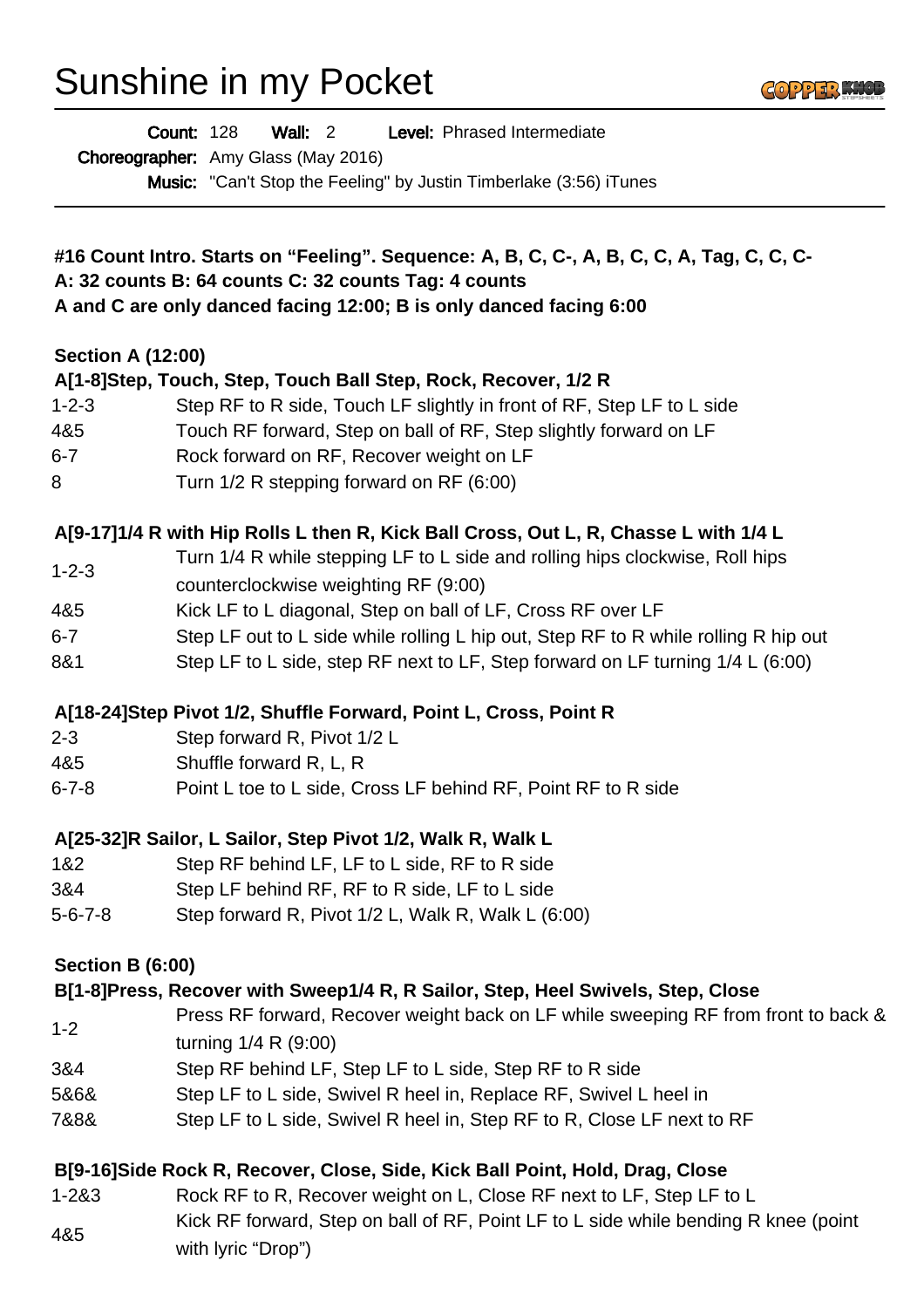6 Hold

7-8 Begin straightening R knee slowly while dragging LF toward RF, Close LF next to RF

### **B[17-24]Walk x2, Pivot 1/4 L, Hinge 1/2 R, Cross, Side, Behind**

- 1-2 Walk forward R, L
- 3&4 Step forward R, Pivot 1/4 L weighting LF, Cross RF over LF (6:00)
- 5-6 Step back on LF turning 1/4 R, Step side R turning 1/4 R (12:00)
- &78 Cross LF over RF, Step RF to R, Cross LF behind RF

### **B[25-32]Rock, Recover, Weave, Step L, Hold, Close, Step, Touch**

- 1-2 Rock RF to R side, Recover weight on LF
- 3&4 Step RF behind LF, Step LF to L side, Cross RF over LF
- 5-6 Step LF to L side, Hold
- &7-8 Close RF next to LF, Step LF to L side, Touch RF next to LF

# **B[33-40]Step Touch x2 Moving Backwards, Rock Back, Recover, Step Pivot 1/2 L**

- 1-2 Step back on RF, Touch LF next to RF
- 3-4 Step back on LF, Touch RF next to LF
- 5-6 Rock back on RF, Recover weight on LF
- 7-8 Step forward on RF, Pivot 1/2 L (6:00)

### **B[41-48]Serpiente**

- 1-2 Step forward R, Sweep LF from back to front
- 3-4 Cross LF over RF, Step RF to L side
- 5-6 Cross LF behind RF, Sweep RF from front to back
- 7-8 Cross RF behind LF, Step LF to L side

### **B[49-56]Cross Rock, Recover, 1/4 R, 1/4 R, Rock Back, Recover, Hinge 1/2 L**

- 1-2 Cross rock RF over LF, Recover weight back on LF
- 3-4 Step forward R turning 1/4 R, Step side on LF turning 1/4 R (12:00)
- 5-6 Rock back on RF opening body to diagonal (1:30), Recover weight on LF
- 7-8 Step back on RF turning 1/4 L, Step side L turning 1/4 L (6:00)

## **B[57-64]Slow Walks Forward x2, Walk x4 Making Semicircle (1/2 L)**

- 1-2, 3-4 Slow walk forward R, Drag LF next to RF, Slow walk forward L, Drag RF next to LF
- 5-6-7-8 Walk R, L, R, L creating a semicircle arc/shape to return to front wall (12:00)

### **Section C (12:00)**

# **C[1-8]Side Mambo R, Side Mambo L, Out, Out, In, In**

- 1&2 Rock RF to R, Recover weight on LF, Close RF next to LF
- 3&4 Rock LF to L, Recover weight on RF, Close LF next to RF
	- Step RF out and slightly forward, Step LF out and slightly forward, Step RF in and
- 5-6-7-8 slightly back, Close LF next to RF \*\* Exaggerate the hips—focus on shifting weight to the hips rather than the footwork

### **C[9-16]Triple R, L to Diagonals, Cross Rock, Recover, Side x2**

- 1&2 Shuffle R, L, R to diagonal [small steps] \*Exaggerate hips, rather than the steps (1:30)
- 3&4 Shuffle L, R, L to diagonal [small steps] \*Exaggerate hips, rather than the steps